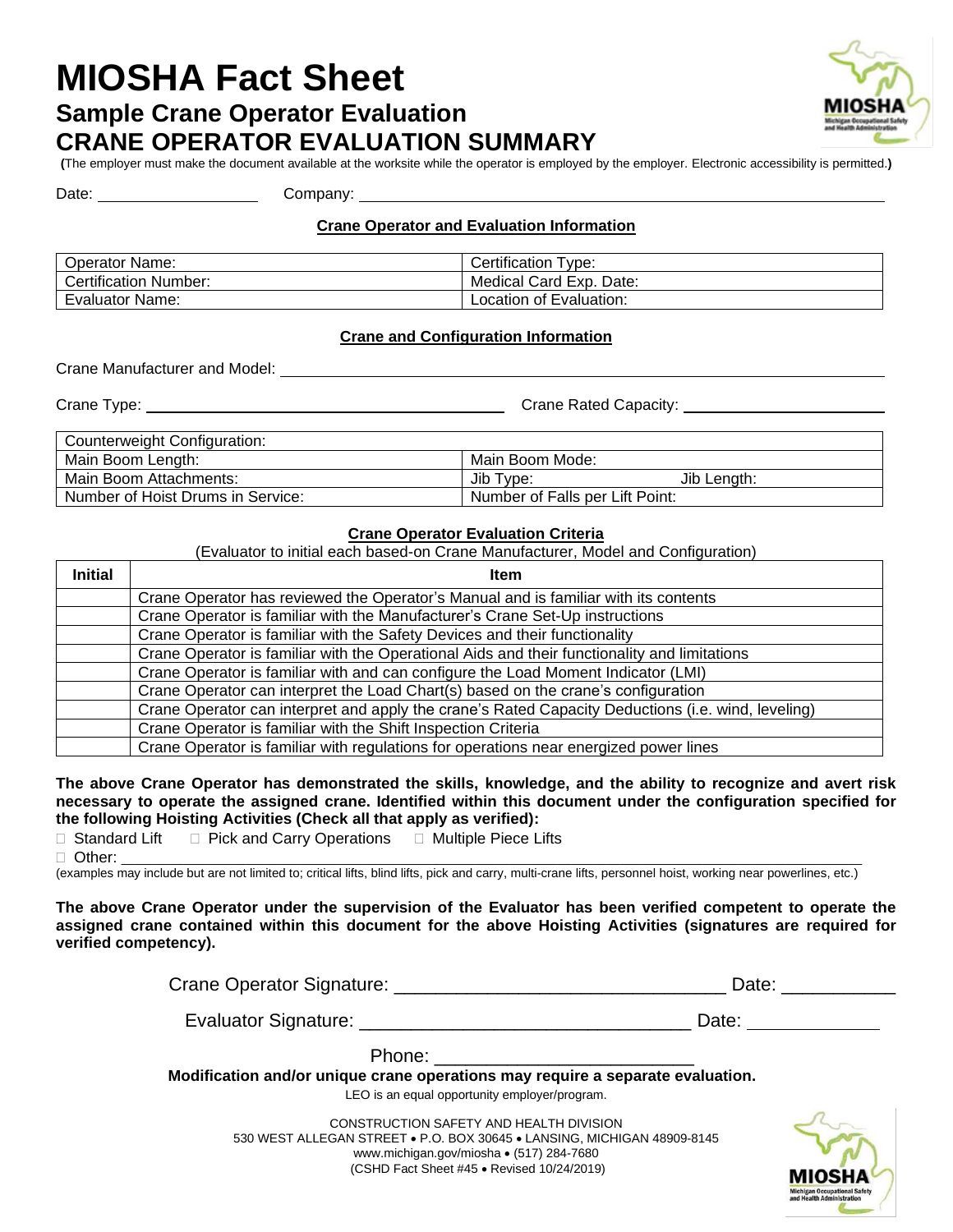# **CRANE OPERATOR EVALUATION WORKSHEET**

**As required by 1926.1427(f)**

| Date: | יוחמי.<br>nm.<br>----- |
|-------|------------------------|
|       |                        |

## **Crane Operator and Evaluation Information**

| <b>Operator Name:</b>        | Type:<br>Certification  |
|------------------------------|-------------------------|
| <b>Certification Number:</b> | Medical Card Exp. Date: |
| <b>Evaluator Name:</b>       | Location of Evaluation: |

## **Crane and Configuration Information**

Crane Manufacturer and Model:

Crane Type: Crane Rated Capacity:

| Counterweight Configuration:      |                                 |  |
|-----------------------------------|---------------------------------|--|
| Main Boom Length:                 | Main Boom Mode:                 |  |
| Main Boom Attachments:            | Jib Type:<br>Jib Lenath:        |  |
| Number of Hoist Drums in Service: | Number of Falls per Lift Point: |  |

#### **Crane Operator Experience**

(List previous verified operating experience relevant to this crane manufacturer, model and configuration.)

|                                                                                                                                                               |  | Date: ____________________Crane Model: _________________Crane Configuration: _____________Company: ___________                                                |  |
|---------------------------------------------------------------------------------------------------------------------------------------------------------------|--|---------------------------------------------------------------------------------------------------------------------------------------------------------------|--|
| <b>Hoisting Activity Performed:</b><br>$\Box$ Standard Lift<br>$\Box$ Other:                                                                                  |  | (examples may include but are not limited to; critical lifts, blind lifts, pick and carry, multi-crane lifts personnel hoist, working near power lines, etc.) |  |
|                                                                                                                                                               |  |                                                                                                                                                               |  |
|                                                                                                                                                               |  | Date: Crane Model: Crane Model: Crane Configuration: Company: Company:                                                                                        |  |
| Hoisting Activity Performed:                                                                                                                                  |  |                                                                                                                                                               |  |
| $\Box$ Standard Lift                                                                                                                                          |  |                                                                                                                                                               |  |
| $\Box$ Other: $\Box$                                                                                                                                          |  |                                                                                                                                                               |  |
| (examples may include but are not limited to; critical lifts, blind lifts, pick and carry, multi-crane lifts personnel hoist, working near power lines, etc.) |  |                                                                                                                                                               |  |
|                                                                                                                                                               |  |                                                                                                                                                               |  |
|                                                                                                                                                               |  | Date: __________________Crane Model: _______________Crane Configuration: ____________Company: ____________                                                    |  |
| <b>Hoisting Activity Performed:</b>                                                                                                                           |  |                                                                                                                                                               |  |
| $\Box$ Standard Lift                                                                                                                                          |  |                                                                                                                                                               |  |
| $\Box$ Other: $\_\_\_\_\_\_\_\_\_\_\_\_\_\_\_$                                                                                                                |  |                                                                                                                                                               |  |
|                                                                                                                                                               |  | (examples may include but are not limited to; critical lifts, blind lifts, pick and carry, multi-crane lifts personnel hoist, working near power lines, etc.) |  |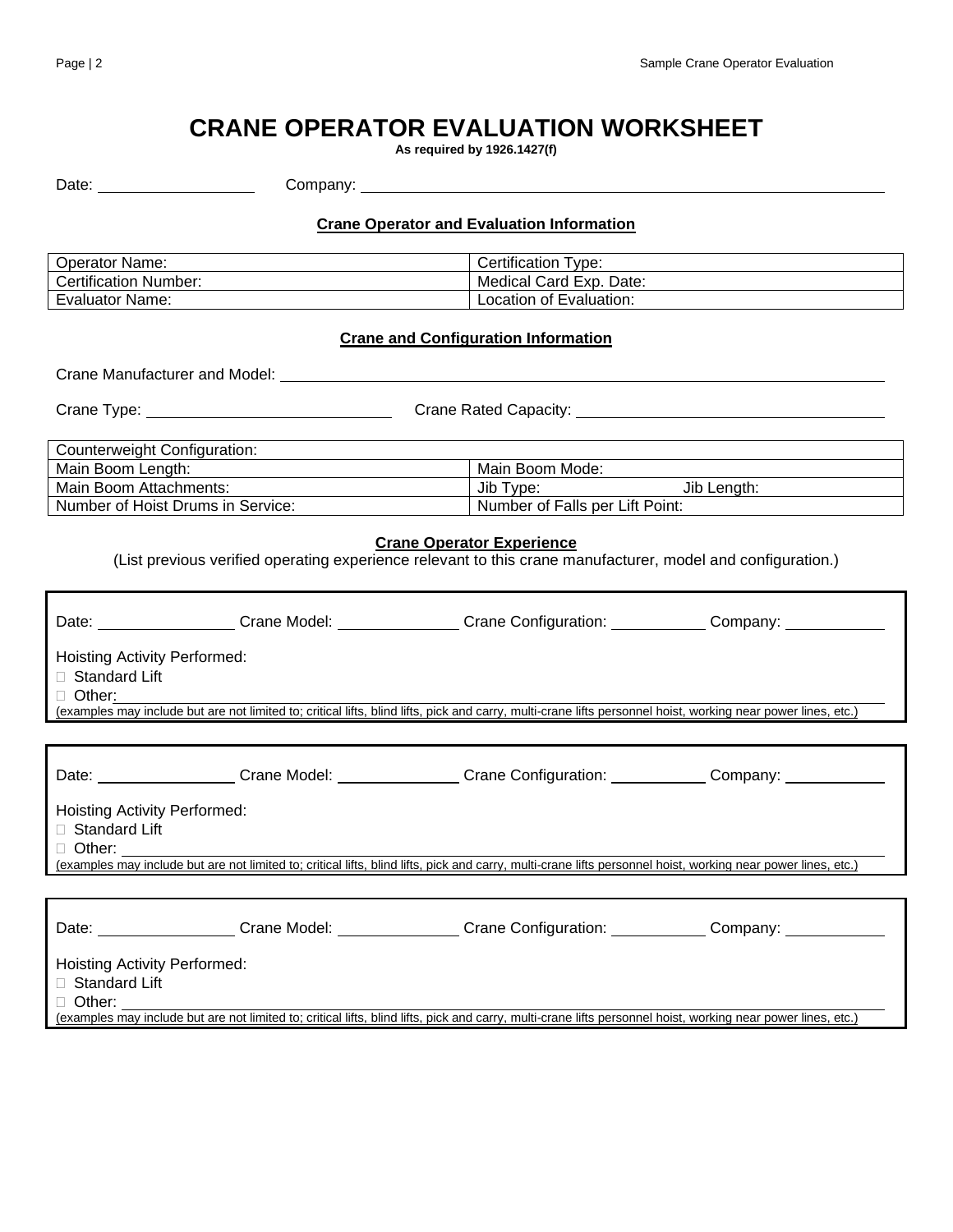## **Crane Knowledge Evaluation**

For this part of the evaluation, the crane should be set-up in the configuration specified for the project. Use the Operators Manual and Load Chart to evaluate the Crane Operator's knowledge of the crane.

| What is the Serial Number for this crane?<br>What are the Manufacturer's Crane Set-Up<br>Instructions?<br>What are the regulations for operations near<br>energized power lines? | Question                                        | <b>Answer</b> | Page # |
|----------------------------------------------------------------------------------------------------------------------------------------------------------------------------------|-------------------------------------------------|---------------|--------|
|                                                                                                                                                                                  |                                                 |               |        |
|                                                                                                                                                                                  |                                                 |               |        |
|                                                                                                                                                                                  |                                                 |               |        |
|                                                                                                                                                                                  |                                                 |               |        |
|                                                                                                                                                                                  |                                                 |               |        |
|                                                                                                                                                                                  | What is the Daily Shift Inspection Criteria for |               |        |
| this crane?                                                                                                                                                                      |                                                 |               |        |
| What Safety Devices are included on this                                                                                                                                         |                                                 |               |        |
| crane? Does the horn function properly?                                                                                                                                          |                                                 |               |        |
| Has the Level Indicator been confirmed to                                                                                                                                        |                                                 |               |        |
| be accurate?                                                                                                                                                                     |                                                 |               |        |
| Per the configuration, what Limit Switches                                                                                                                                       |                                                 |               |        |
| need to be tested?                                                                                                                                                               |                                                 |               |        |
| What is the Maximum Main Boom Length for                                                                                                                                         |                                                 |               |        |
| the current configuration?                                                                                                                                                       |                                                 |               |        |
| What is the Maximum Tip Height for the                                                                                                                                           |                                                 |               |        |
| current configuration?                                                                                                                                                           |                                                 |               |        |
| What is the Max Permissible Line Pull for a                                                                                                                                      |                                                 |               |        |
| single part of line when lifting from main                                                                                                                                       |                                                 |               |        |
| hoist drum?                                                                                                                                                                      |                                                 |               |        |
| Is the line pull based on hoist performance?                                                                                                                                     |                                                 |               |        |
| If yes, what is the Minimum Line Pull?                                                                                                                                           |                                                 |               |        |
| Is the crane equipped with an LMI? If so,                                                                                                                                        |                                                 |               |        |
| what model is it?                                                                                                                                                                |                                                 |               |        |
| What is the LMI operating code for the                                                                                                                                           |                                                 |               |        |
| current configuration?                                                                                                                                                           |                                                 |               |        |
| How is the Radius Indicator verified?                                                                                                                                            |                                                 |               |        |
| What is the Minimum Radius when lifting in<br>Lift Point $-$                                                                                                                     |                                                 |               |        |
| current configuration?<br>Radius-                                                                                                                                                |                                                 |               |        |
| What is the Maximum Radius when lifting in<br>Lift Point $-$                                                                                                                     |                                                 |               |        |
| current configuration?<br>Radius-                                                                                                                                                |                                                 |               |        |
| What is your Maximum Capacity in current                                                                                                                                         |                                                 |               |        |
| configuration (not considering line pull)?                                                                                                                                       |                                                 |               |        |
| What are your Deductions from Gross                                                                                                                                              |                                                 |               |        |
| Capacity in the current configuration?                                                                                                                                           |                                                 |               |        |
| Are there Limitations and/or Deductions from                                                                                                                                     |                                                 |               |        |
| wind in the current configuration? Provide.                                                                                                                                      |                                                 |               |        |
| Are there Limitations and/or Deductions from                                                                                                                                     |                                                 |               |        |
| leveling in the current configuration?                                                                                                                                           |                                                 |               |        |
| Provide.<br>In what conditions are all hoisting activities                                                                                                                       |                                                 |               |        |
| STOPPED due to external conditions?                                                                                                                                              |                                                 |               |        |